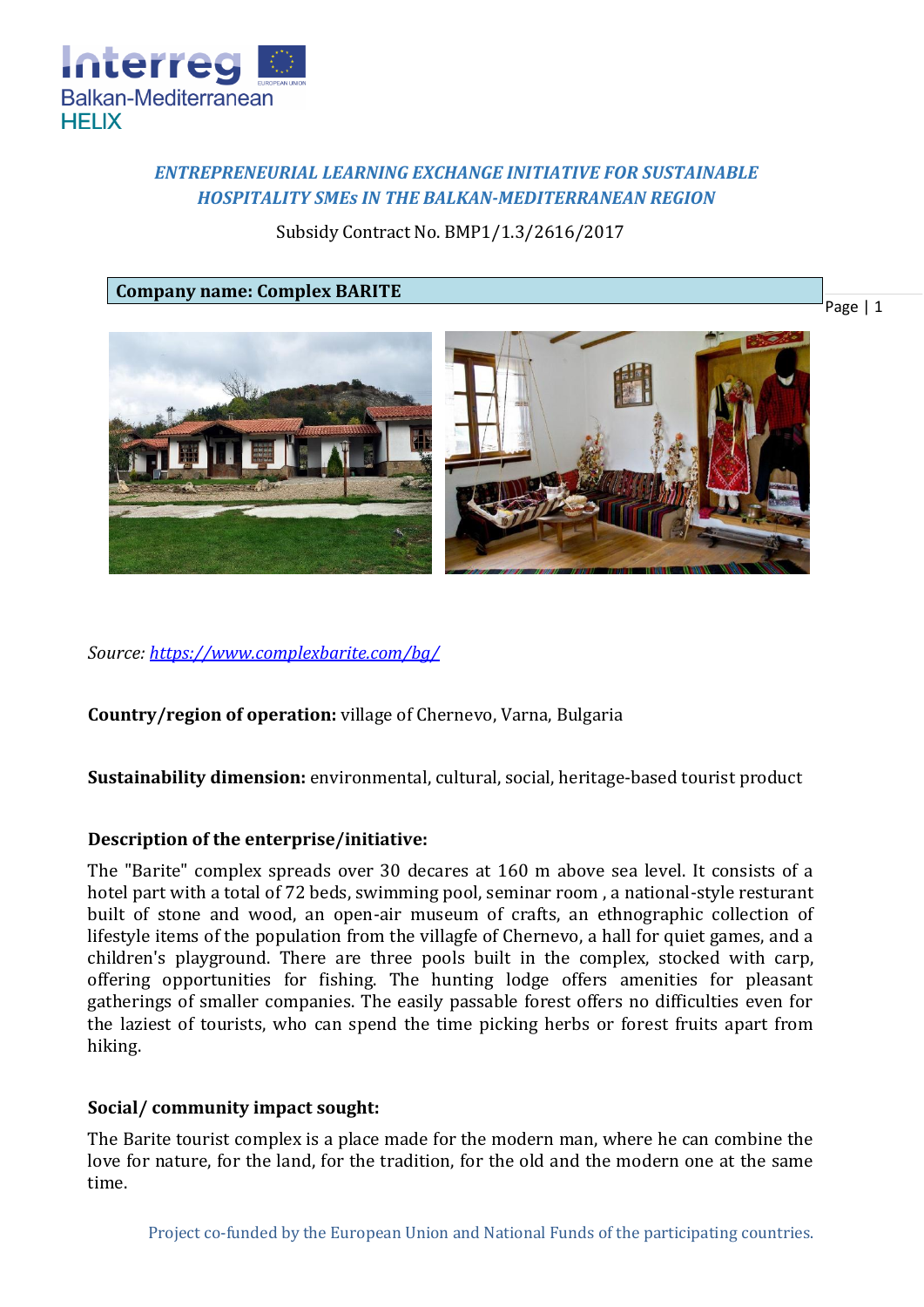

**Stakeholders:** people of all age

## **Approach applied:**

secluded and enjoy the beautiful scenery and the clean air. The museum of crafts, where  $\frac{1}{\text{Page } |2}$ The advantages of the complex is its proximity to the big town, and at the same time one gets the impression of a remoteness from the civilisation, a place where one can be they will be reproduced in full authenticity, with demonstrations and opportunities for participation of the tourists, will surely arouse interest. The village of Chernevo is famous for the preserved national traditions that are still celebrated. The group for authentic folklore will perform for the guests of the complex a show of songs, traditions and rites of the village. For the ones who are more active and look for entertainment of a different kind there are eco paths, paintball, mini golf, zoo and fishing ponds.

### **Innovation applied:**

The "Barite" complex is not the only place where one can see a lot of the somewhat forgotten elements of the Old Bulgarian lifestyle, but it is one of the few places that fit so harmoniously in the surrounding scenery. Sitting in front of the restaurant, you can eat sheep's yoghurt and watch the sheep grazing peacefully on the opposite hill. You can hear the cow-bells and enjoy the green cascade of the willow trees by the village river.

### **Social impact and business results achieved:**

The people who visit the complex does not only use it for accommodation or relax but rather it is like entering a different world. The ethnographic complex not only exhibits the national traditions, but it enables every visitor to become a part of them and feel the spirit of national lifestyle. A lot of Bulgarian customs and celebrations are performed and the visitors can also participate and experience the rituals.

## **Financial situation / sustainability of the business model:**

The sustainability of the business model is ensured by resources' efficient use and environmental preservation which are the leading principles for the complex's maintenance. In addition, sheep breeding and production of milk products, which are served in the restaurant and the garden where different vegetables are grown, and also used in the kitchen, increase the sustainability of the enterprise.

**Key success factors:** Closed cycle of production and supply, resource-efficiency

**Challenges and problems:** The challenges are related to the shortage of staff during the busy summer months.

### **Year when the enterprise was created: 2006**